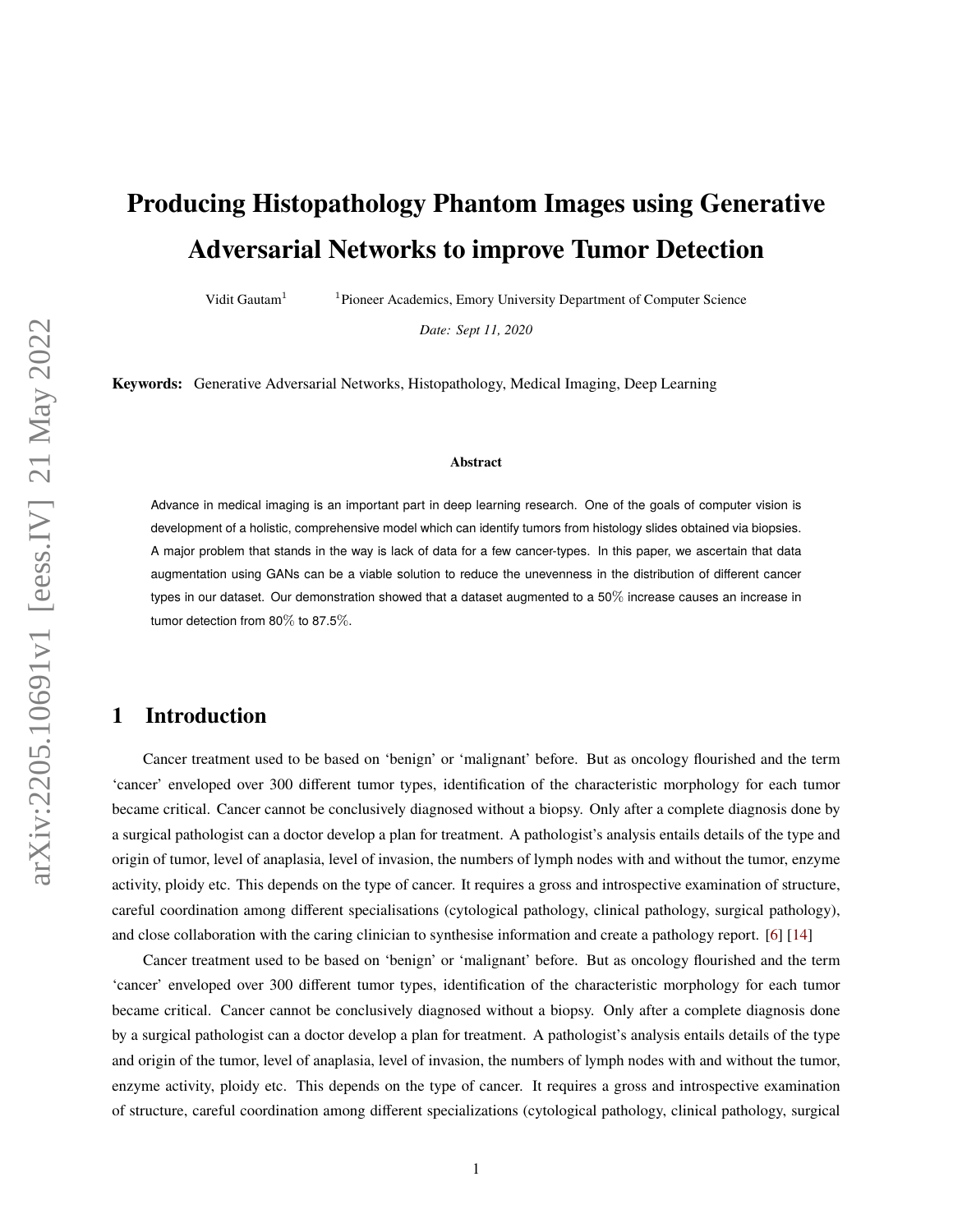pathology), and close collaboration with the caring clinician to synthesize information and create a pathology report. [\[6\]](#page-5-0) [\[14\]](#page-6-0)

Due to an increasing workload in the field of cancer related diseases along with a decrease in the number of pathologists, automated assistance will be of great significance in the near future. [\[18\]](#page-6-1) [\[16\]](#page-6-2) This is where Deep Learning takes stage. We can support a pathologist's daily routine by facilitating clinical practice with computer-based processing and image analysis.

Diagnosis from biopsy can be aided using Deep Learning models. For example, deep learning models can identify cancerous tissue against non-cancerous tissue, determine low level features such as percentage tumor area, percentage of cells in mitotic phases or the presence of hormone receptors. It is also possible for more sophisticated models to further identify high level features described previously such as anaplasia level, level of invasion or enzyme activity.

In some areas computation is more effective that current manual methods. For example, counting positively and negatively stained cells under Immunohistochemical Staining (IHC). To provide an IHC interpretation, pathologists provide estimates of positive/negative stained cells which suffer from poor reproducibility. This is something which can easily be automated. [4]

Whole-slide scanners can digitise entire histology slides without much effort. These can generate vast amounts of digital data which opens up avenues for training Deep Learning models to fulfil analytical tasks in oncopathology. [\[9\]](#page-5-1) One such task is tumor detection, a process which, when automated, would greatly increase the efficiency of pathologists. Researchers have focused on the identification particular tumor types [\[1\]](#page-5-2)[\[2\]](#page-5-3)[\[3\]](#page-5-4)[\[7\]](#page-5-5), but a comprehensive, fully realised model would be capable of identifying any tumor type with high accuracy. This kind of model requires large diverse datasets for every cancer type. Immediately a problem rises as hospitals do not receive cancer patients with a uniform distribution of cancer types and thus cannot collect enough data for rare cancer types.

In this paper, we test the functionality of Generative Adversarial Networks (GAN) as a reasonable solution to augment data of rare cancers. Our goal is to test whether data augmentation using GANs can improve tumor detection models.

Due to an increasing workload in the field of cancer-related diseases along with a decrease in the number of pathologists, automated assistance will be of great significance in the near future. [18] [16] This is where Deep Learning takes the stage. We can support a pathologist's daily routine by facilitating clinical practice with computerbased processing and image analysis. Diagnosis from a biopsy can be aided using Deep Learning models. For example, deep learning models can identify cancerous tissue against non-cancerous tissue, determine low-level features such as percentage tumor area, percentage of cells in mitotic phases, or the presence of hormone receptors. It is also possible for more sophisticated models to further identify high-level features described previously such as anaplasia level, level of invasion, or enzyme activity. In some areas, computation is more effective than the current manual methods. For example, counting positively and negatively stained cells under Immunohistochemical Staining (IHC). To provide an IHC interpretation, pathologists provide estimates of positive/negative stained cells that suffer from poor reproducibility. This is something that can easily be automated. [4] Whole-slide scanners can digitize entire histology slides without much effort. These can generate vast amounts of digital data which opens up avenues for training Deep Learning models to fulfill analytical tasks in oncopathology. [9] One such task is tumor detection, a process which, when automated, would greatly increase the efficiency of pathologists. Researchers have focused on the identification of particular tumor types [1][2][3][7], but a comprehensive, fully realized model would be capable of identifying any tumor type with high accuracy. This kind of model requires large diverse datasets for every cancer type. Immediately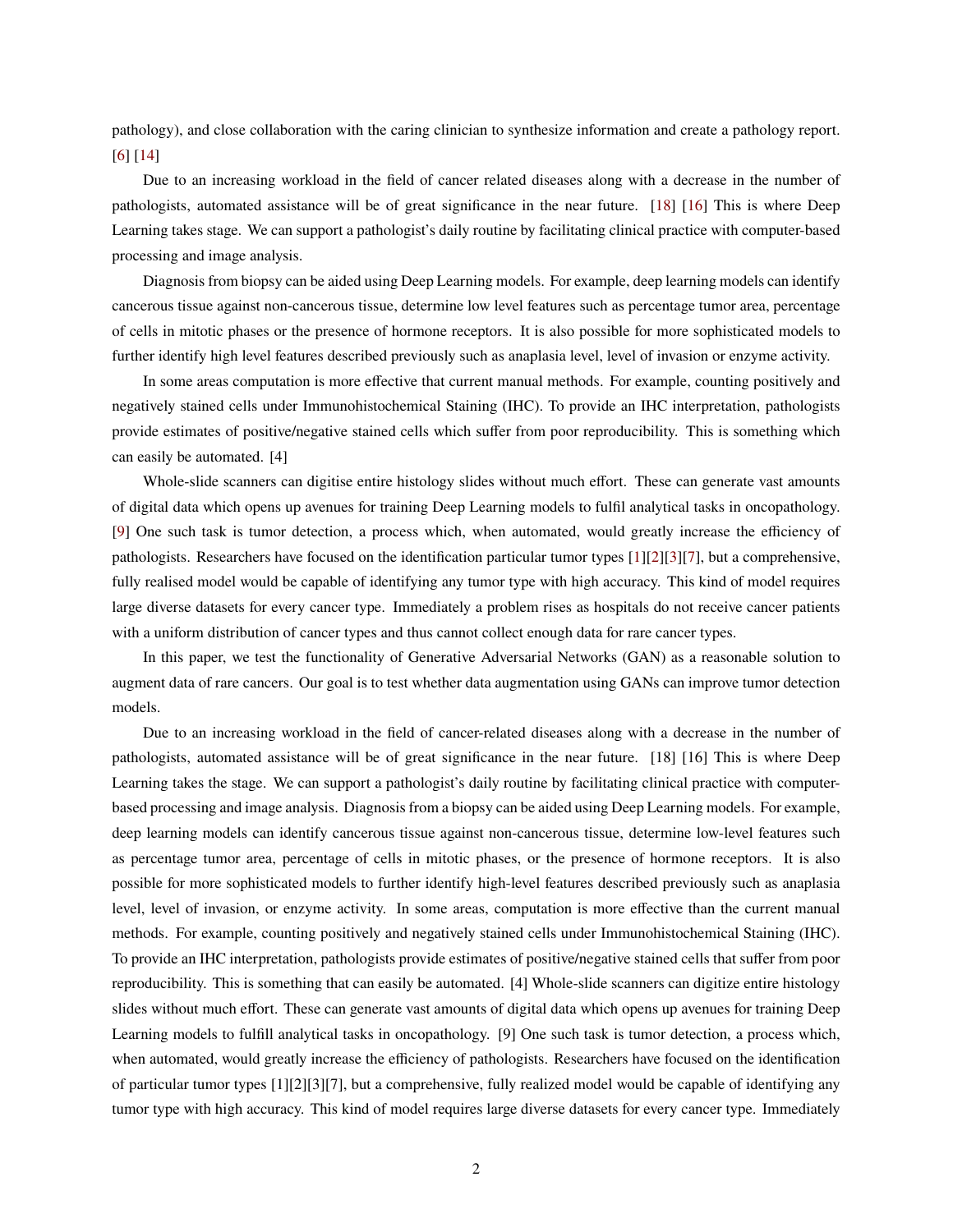a problem rises as hospitals do not receive cancer patients with a uniform distribution of cancer types and thus cannot collect enough data for rare cancer types.

## **2 Background and Related Work**

A wide range of image augmentation techniques have been used in machine learning research, including flipping, rotating, shearing, cropping, zooming in/out, changing brightness, perturbing, texture transfer, style transfer , CNN based approaches, and GANs. [\[17\]](#page-6-3)

The original GAN structure was developed by (Goodfellow et al.) . Since then, many alterations have been made to suit different purposes. During the development of PathologyGAN, (Shaban et al.)[\[19\]](#page-6-4) included a mapping layer before the generator, which structures the unstructured latent space, controlling the features produced by the generator. (Huo et al.) [\[13\]](#page-6-5) removes the generator entirely and adds an encoder-decoder structure in its stead, allowing for images to be translated from one domain to another. The application of this in Medical Imaging is Image Translation between MRIs, CT scans and PET scans. A similar effect can be gained by CycleGANs, which remove the discriminator and instead calculate Cycle Consistency Loss from two generators attempting to generate images from domain X1 to domain X2 and vice versa (Zhu et al.) [\[22\]](#page-6-6). cGANs add classification into the structure of GANs, so generators can produce features based on classification and discriminators can classify the training dataset.

Since the genesis of GANs, researchers have had difficulty evaluating these models. Many different metrics such as Frechet Inception Distance (FID) [\[12\]](#page-5-6), Maximum Mean Discrepancy (MMD)[\[10\]](#page-5-7), 1-Nearest Neighbor classifier (1-NN) [\[15\]](#page-6-7)[\[10\]](#page-5-7), Kernel Inception Distance (KID) (Binkowski et al., 2018)[\[4\]](#page-5-8), and studies such as (Xu et al., 2018; Barratt and Sharma, 2018)'s work [\[22\]](#page-6-6) have described their advantages and disadvantages.

A wide range of image augmentation techniques have been used in machine learning research, including flipping, rotating, shearing, cropping, zooming in/out, changing brightness, perturbing, texture transfer, style transfer, CNN based approaches, and GANs. [17] The original GAN structure was developed by (Goodfellow et al.). Since then, many alterations have been made to suit different purposes. During the development of PathologyGAN, (Shaban et al.)[19] included a mapping layer before the generator, which structures the unstructured latent space, controlling the features produced by the generator. (Huo et al.) [13] removes the generator entirely and adds an encoder-decoder structure in its stead, allowing for images to be translated from one domain to another. The application of this in Medical Imaging is Image Translation between MRIs, CT scans, and PET scans. A similar effect can be gained by CycleGANs, which remove the discriminator and instead calculate Cycle Consistency Loss from two generators attempting to generate images from domain X1 to domain X2 and vice versa (Zhu et al.) [22]. cGANs add classification into the structure of GANs, so generators can produce features based on classification and discriminators can classify the training dataset. Since the genesis of GANs, researchers have had difficulty evaluating these models. Many different metrics such as Frechet Inception Distance (FID) [12], Maximum Mean Discrepancy (MMD)[10], the 1- Nearest Neighbor classifier (1-NN) [15][10], Kernel Inception Distance (KID) (Binkowski et al., 2018)[4], and studies such as (Xu et al., 2018; Barratt and Sharma, 2018)'s work [22] have described their advantages and disadvantages.

The attitude of machine learning researchers for digital pathology is to build classifiers which achieve pathologistlevel diagnoses for a few cancer types. (Esteva et al., 2017; Wei et al., 2019; Han et al., 2017)[\[8\]](#page-5-9)[\[11\]](#page-5-10) The primary goal here is to aid decision by computer-human interaction. (Cai et al., 2019)[\[5\]](#page-5-11) There has also recently been interest in utilising GANs for digitised staining (Rana et al., 2018; Xu et al., 2019)[\[20\]](#page-6-8) (Ghazvinian Zanjani et al., 2018) ,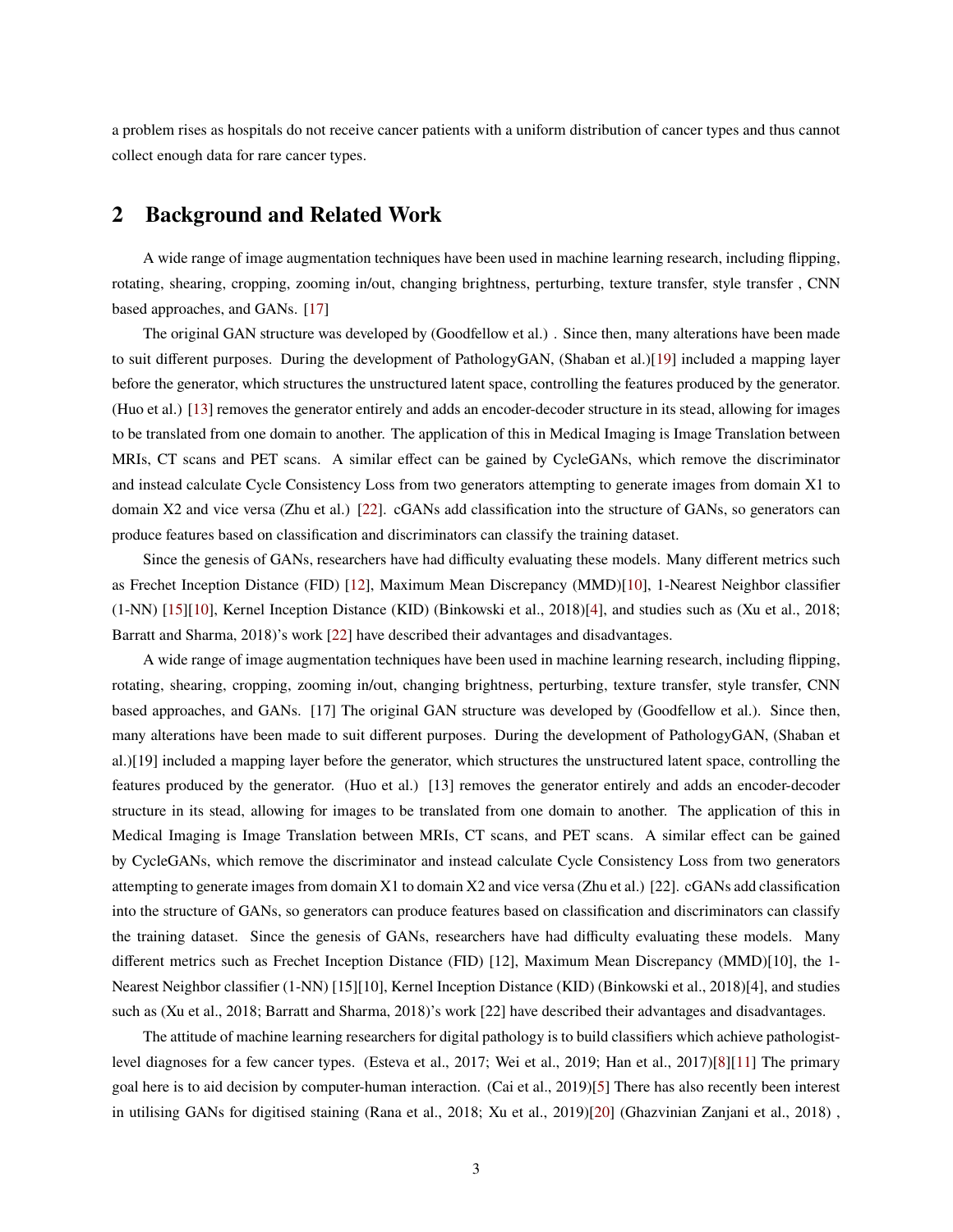phantom image generation (Senaras et al. 2018) [\[21\]](#page-6-9) and nuclei segmentation.

The attitude of machine learning researchers for digital pathology is to build classifiers that achieve pathologistlevel diagnoses for a few cancer types. (Esteva et al., 2017; Wei et al., 2019; Han et al., 2017)[8][11] The primary goal here is to aid decision by computer-human interaction. (Cai et al., 2019)[5] There has also recently been interest in utilizing GANs for digitized staining (Rana et al., 2018; Xu et al., 2019)[20] (Ghazvinian Zanjani et al., 2018), phantom image generation (Senaras et al. 2018) [21] and nuclei segmentation.

## **3 Dataset**

To train our model, a H&E Breast Cancer dataset was selected. The dataset is derived from 162 whole-slide images leading to 277,524 50x50 patches of images. Of these, we used 3324 non-tumor patches and 4289 tumorous patches to train the GAN and Convolutional Network. These patches were selected randomly from the whole dataset.



### **4 Proposed Architecture**

**Figure 1:** Overarching Structure: The Original Dataset  $F<sub>o</sub>$  is input into the Convolutional Network and the Augmented Dataset  $F<sub>a</sub>$ is input into the Convolutional Network

To test the improvement in tumor detection with data augmentation, we obtain tumor-detection accuracy twice. Once, with the original dataset, and once augmented with generated images. You can see the overarching structure of networks in the Figure 1.

#### **4.1 Generative Adversarial Network**

Generative Adversarial Networks contain two submodels: the generator (G) and the discriminator (D). The generator model takes in a random vector, *z* as input, and outputs fake histology images,  $x_q$ . *z* is purely random noise, based on the distribution  $p(z)$  which, for simplicity, we chose as a uniform distribution.  $x_q$  is going to be trained to be similar to real images  $x_r$ , drawn from the real data  $p_r(x)$ .

The input to D is either  $x_q$  or  $x_r$ . The output of D,  $y_1$  is a single value indicating whether the sample is 'real' or 'fake'. Optionally, Discriminator loss and Generator loss are also output when D and G respectively are being trained.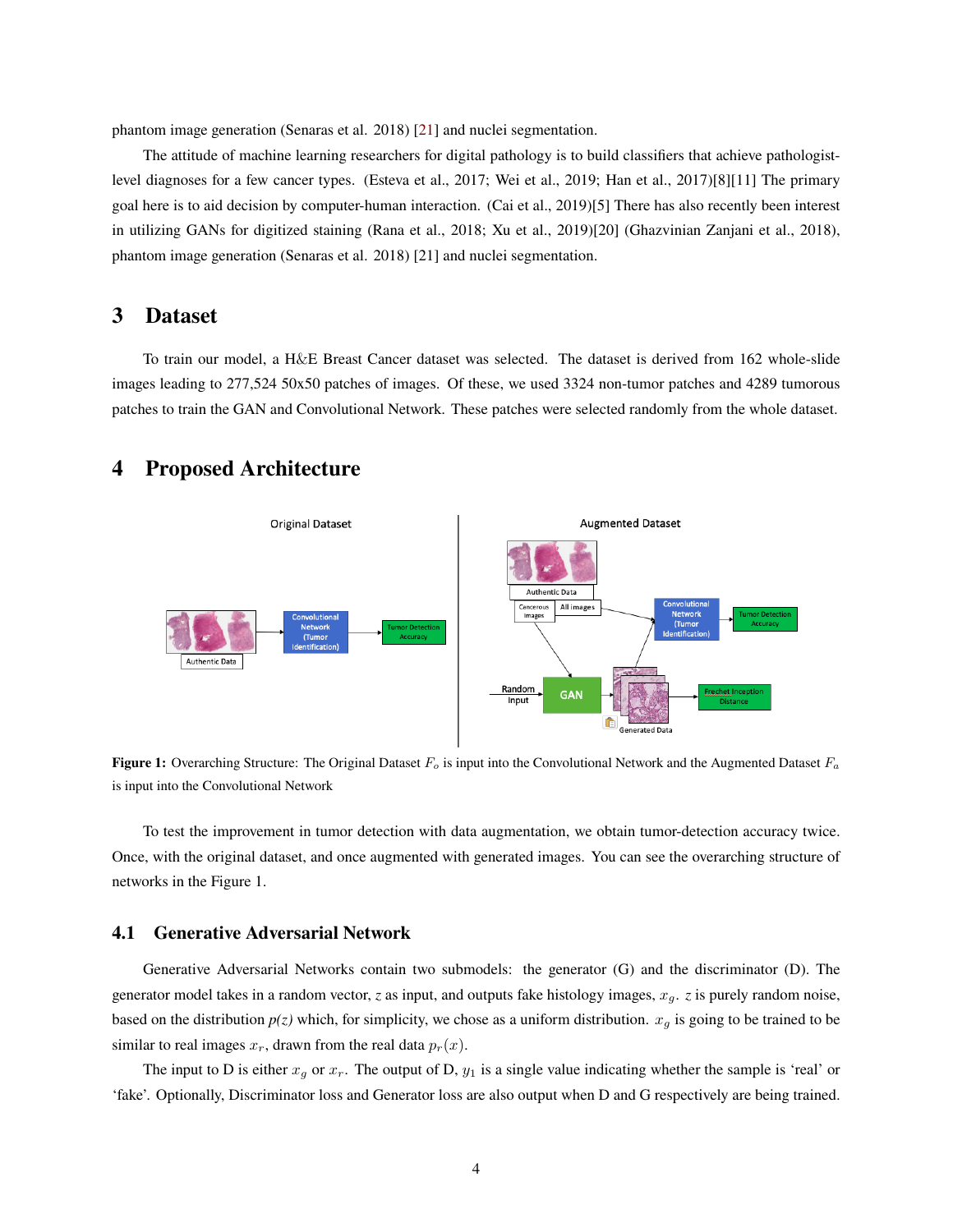After successful training, generated samples form a distribution  $p_q(x)$ , which is approximately the distribution of real images  $p_r(x)$ .

The discriminator and generator trained using Adam Optimizer with  $\beta_1 = 0.5$ . While the discriminator's goal is to identify which image is real, the generator goal is to confuse the discriminator by producing realistic images.

The discriminator's loss function is output from itself as it is used in training to improve accuracy at identifying real images. However, the generator's loss function is also output from the discriminator since its goal is to essentially fool the discriminator by producing realistic images. The generator's training is complete once the discriminator cannot consistently identify fake images i.e. the probability that a generated image is classified as 'fake' is 50%. Then, either the discriminator is trained to improve at identifying fake images or the GAN is considered to be fully trained. The training goals of D and G can be expressed as:

$$
\min_{G} \max_{D} V(D, G) = \mathbb{E}_{x \; p_{data}} \left[ \log D(x) \right] + \mathbb{E}_{z \; p_{z}(z)} \left[ \log \left( 1 - D\left( G\left( z\right) \right) \right) \right] \tag{1}
$$

Once the GAN is trained and it synthesises phantom images, the difference between the two distributions  $p_g(x)$  and  $p_r(x)$  is calculated as Frechet Inception Distance (FID). This characterises the effectiveness of the GAN in symbolising the original dataset when generating images.

#### **4.2 Convolutional Neural Network**

The Convolutional Network is utilised two times, once with the original dataset  $F<sub>o</sub>$  and once with the augmented dataset  $F_a$ . Batches of 100 images are input into into the model, and then feature detection maps are utilised to output a classification of each image as Cancerous and Non-Cancerous. We use the Adagrad Optimizer to train this model.

## **5 Results**

| Dataset                                            | <b>H&amp;E Breast Cancer IDC Tissue</b> |
|----------------------------------------------------|-----------------------------------------|
| <b>Frechet Inception Distance</b>                  | 35.495                                  |
| <b>Augmented Dataset Percentage Increase</b>       | 50.00%                                  |
| Original Convolutional Network Accuracy            | 80.00%                                  |
| Augmented Convolutional Network Accuracy           | 87.00%                                  |
| Convolutional Network Accuracy Percentage Increase | 08.75\%                                 |

**Table 1:** The augmented dataset improves convolutional accuracy by 8.75%

Results can be seen in Table 1. With a FID of 35.495, the GAN can produce a reliable distribution of synthesised images for the H&E Invasive Ductal Carcinoma Dataset. Table 1 also represents the percentage increase percentage accuracy. As the dataset was augmented by 50%, tumor detection accuracy increased by 8.75%. Hence, we can state that GANs can cause a percentage increase accuracy of tumor detection models.

However, there are limitations in the proposed method. Out testing happened on a single dataset, which has been derived from a diverse selection of data. This is not representative of the type of data that would be obtained for rare cancer types, as subjects would be scarce.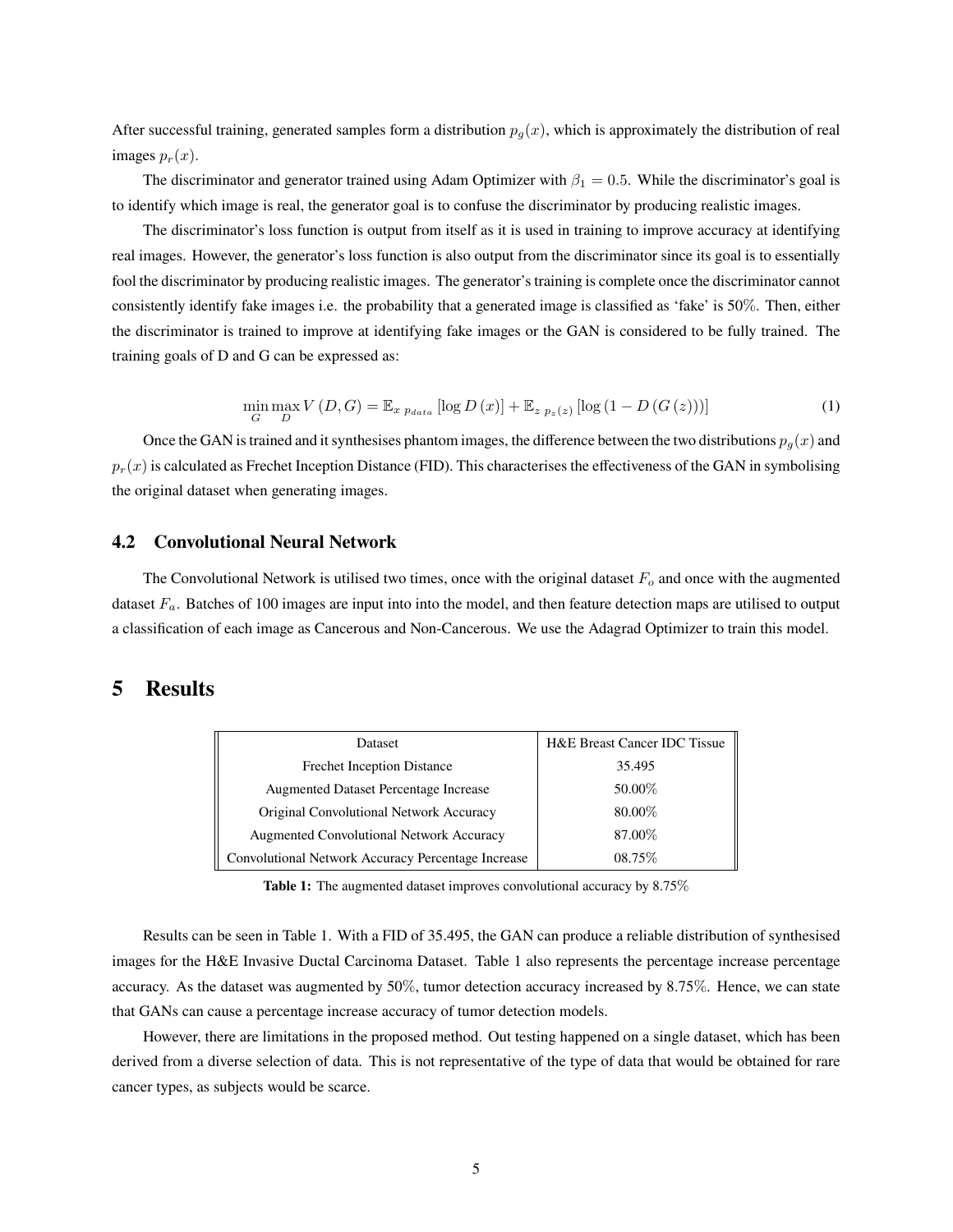In future research, we anticipate that a wide variety of datasets would be tested with GANs for increase in tumour detection accuracy, or other models executing pathology analysis. We also expect different types of GANs such as BigGAN, StyleGAN or PathologyGAN to be used to produce images since these provide desired advantages such as high resolution or structured histology images.

#### **5.1 Conclusions**

This paper contemplates the problem of inconsistency in data collection for rare cancers and its effects on future deep learning research. The solution proposed is to use Generative Adversarial Networks, which can generate fake images from a small dataset. Our demonstration proves that GANs can be effective as a data augmentation strategy for Deep Learning research in Digital Pathology. Looking forward, GANs can serve as a crucial factor to equalize the distribution of different cancer-types when developing holistic Deep Learning Models.

### **Acknowledgements**

To Professor Avani Wildani, for assisting me throughout this research experience and teaching me about Biological Neural Networks.

### **References**

- <span id="page-5-2"></span>[1] Abdel-Zaher, A. M. and Eldeib, A. M. (2016). Breast cancer classification using deep belief networks. *Expert Systems with Applications*, 46:139–144.
- <span id="page-5-3"></span>[2] Araújo, T., Aresta, G., Castro, E., Rouco, J., Aguiar, P., Eloy, C., Polónia, A., and Campilho, A. (2017). Classification of breast cancer histology images using convolutional neural networks. *PloS one*, 12(6):e0177544.
- <span id="page-5-4"></span>[3] Bejnordi, B. E., Mullooly, M., Pfeiffer, R. M., Fan, S., Vacek, P. M., Weaver, D. L., Herschorn, S., Brinton, L. A., van Ginneken, B., Karssemeijer, N., et al. (2018). Using deep convolutional neural networks to identify and classify tumor-associated stroma in diagnostic breast biopsies. *Modern Pathology*, 31(10):1502–1512.
- <span id="page-5-11"></span><span id="page-5-8"></span>[4] Bińkowski, M., Sutherland, D. J., Arbel, M., and Gretton, A. (2018). Demystifying mmd gans. *arXiv preprint arXiv:1801.01401*.
- [5] Cai, C. J., Reif, E., Hegde, N., Hipp, J., Kim, B., Smilkov, D., Wattenberg, M., Viegas, F., Corrado, G. S., Stumpe, M. C., et al. (2019). Human-centered tools for coping with imperfect algorithms during medical decision-making. In *Proceedings of the 2019 CHI Conference on Human Factors in Computing Systems*, pages 1–14.
- <span id="page-5-0"></span>[6] Connolly, J. L., Schnitt, S. J., Wang, H. H., Longtine, J. A., Dvorak, A., and Dvorak, H. F. (2003). Role of the surgical pathologist in the diagnosis and management of the cancer patient. In *Holland-Frei Cancer Medicine. 6th edition*. BC Decker.
- <span id="page-5-5"></span>[7] Coudray, N., Ocampo, P. S., Sakellaropoulos, T., Narula, N., Snuderl, M., Fenyö, D., Moreira, A. L., Razavian, N., and Tsirigos, A. (2018). Classification and mutation prediction from non–small cell lung cancer histopathology images using deep learning. *Nature medicine*, 24(10):1559–1567.
- <span id="page-5-9"></span>[8] Estava, A., Kuprel, B., Novoa, R., et al. (2017). Dermatologist level classification of skin cancer with deep neural networks [j]. *Nature*, 542:115.
- <span id="page-5-1"></span>[9] Farahani, N., Parwani, A. V., and Pantanowitz, L. (2015). Whole slide imaging in pathology: advantages, limitations, and emerging perspectives. *Pathol Lab Med Int*, 7(23-33):4321.
- <span id="page-5-7"></span>[10] Gretton, A., Borgwardt, K. M., Rasch, M. J., Schölkopf, B., and Smola, A. (2012). A kernel two-sample test. *The Journal of Machine Learning Research*, 13(1):723–773.
- <span id="page-5-10"></span>[11] Han, Z., Wei, B., Zheng, Y., Yin, Y., Li, K., and Li, S. (2017). Breast cancer multi-classification from histopathological images with structured deep learning model. *Scientific reports*, 7(1):1–10.
- <span id="page-5-6"></span>[12] Heusel, M., Ramsauer, H., Unterthiner, T., Nessler, B., and Hochreiter, S. (2017). Gans trained by a two time-scale update rule converge to a local nash equilibrium. In *Advances in neural information processing systems*, pages 6626–6637.